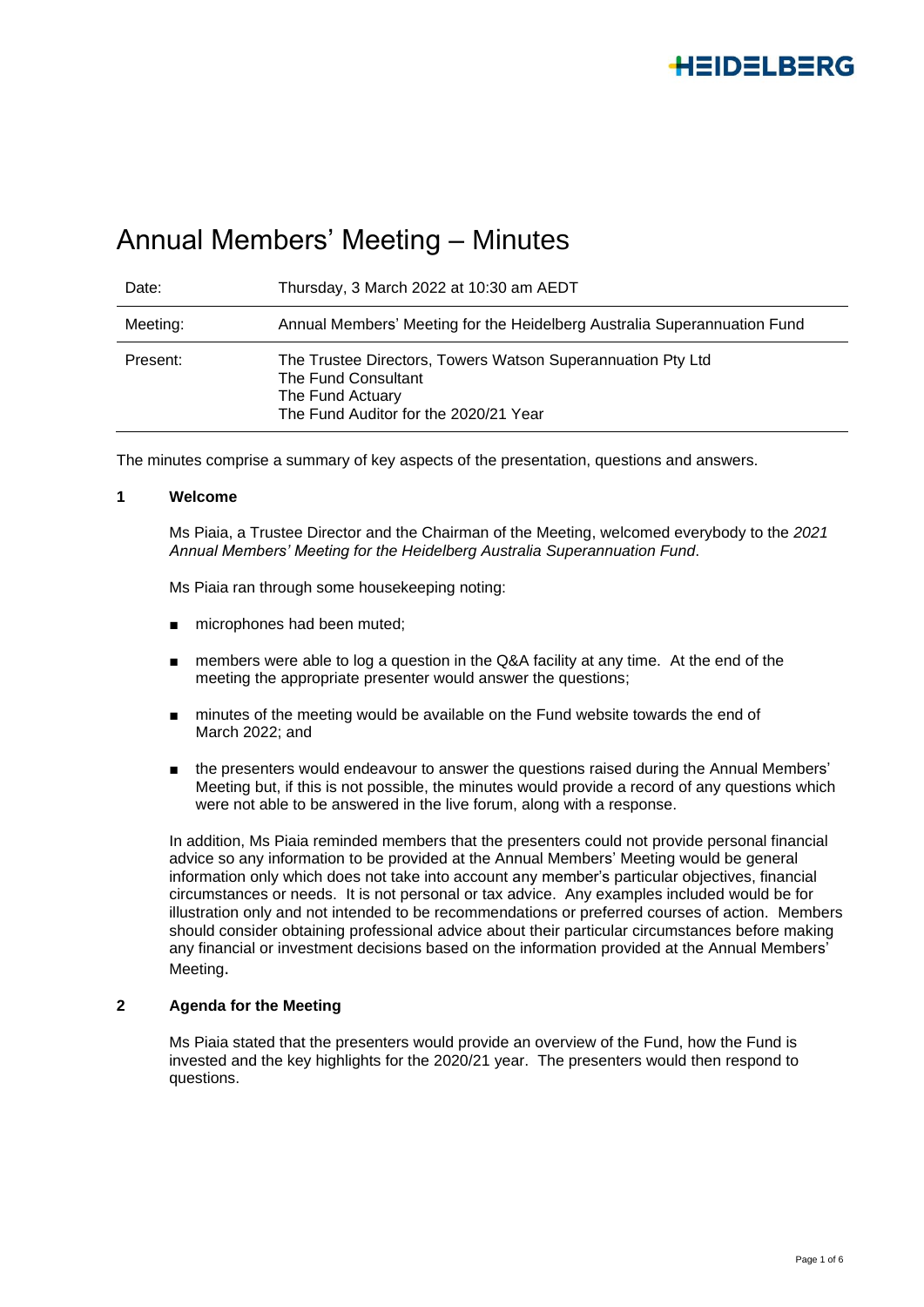#### **3 In attendance**

The presenters introduced themselves individually.

Directors of the Trustee of the Heidelberg Australia Superannuation Fund:

- Andrea Piaia
- Jackie Downham
- Travis Dickinson
- Luke Carroll

Executive and other official roles of the Heidelberg Australia Superannuation Fund:

- Andrew Hawthorn (Fund Consultant, Willis Towers Watson)
- Farah Billimoria (Fund Actuary, Willis Towers Watson)
- Jason Gilbert (Senior Audit Manager, Crowe)

#### **4 Overview of the Fund**

Mr Hawthorn, the Fund Consultant, provided an overview of the Fund, explaining the role of the Trustee, Policy Committee and the advisors to the Trustee.

Mr Hawthorn noted that the Policy Committee is made up of equal representatives from the members and the Company. The current member elected representative is GK Ng and the Company appointed representative is Con Xanthos. The Policy Committee meets on a quarterly basis.

Mr Hawthorn gave an overview of the three membership sections (Defined Benefit, Accumulation, and Retained) of the Fund and outlined the membership and asset split for each section at 30 June 2021. Mr Hawthorn confirmed that the Fund was closed to new members. He then went on to discuss the key feature and benefits provided to members of the Accumulation section and those applicable to members of the Defined Benefit section.

Mr Hawthorn went on to explain the investment choice options available to members, there being four diversified options and a Cash option available to accumulation and retained members and the non-defined benefit related accounts for defined benefit members. The key differences between the five investment options were outlined, those being the split between growth and defensive assets, the performance objective for each option and each option's probability of generating a negative return in any one year. Mr Hawthorn confirmed that switching between investment options is permitted and that all switches are implemented at the end of each month.

Everybody has a different appetite and tolerance for the level of volatility (sometimes called risk) that they are willing to take. The Trustee recommends that members seek professional finance advice before deciding which option may be most suitable for their particular circumstances.

The functionality of the Fund's website was highlighted and is where members are directed to access the latest information on the Fund and various publications including details of the Fund's investment and benefits, latest Annual Report and newsletter. The Fund's website is where members can access various forms to make changes to their personal details, change their investment options and update their beneficiary details.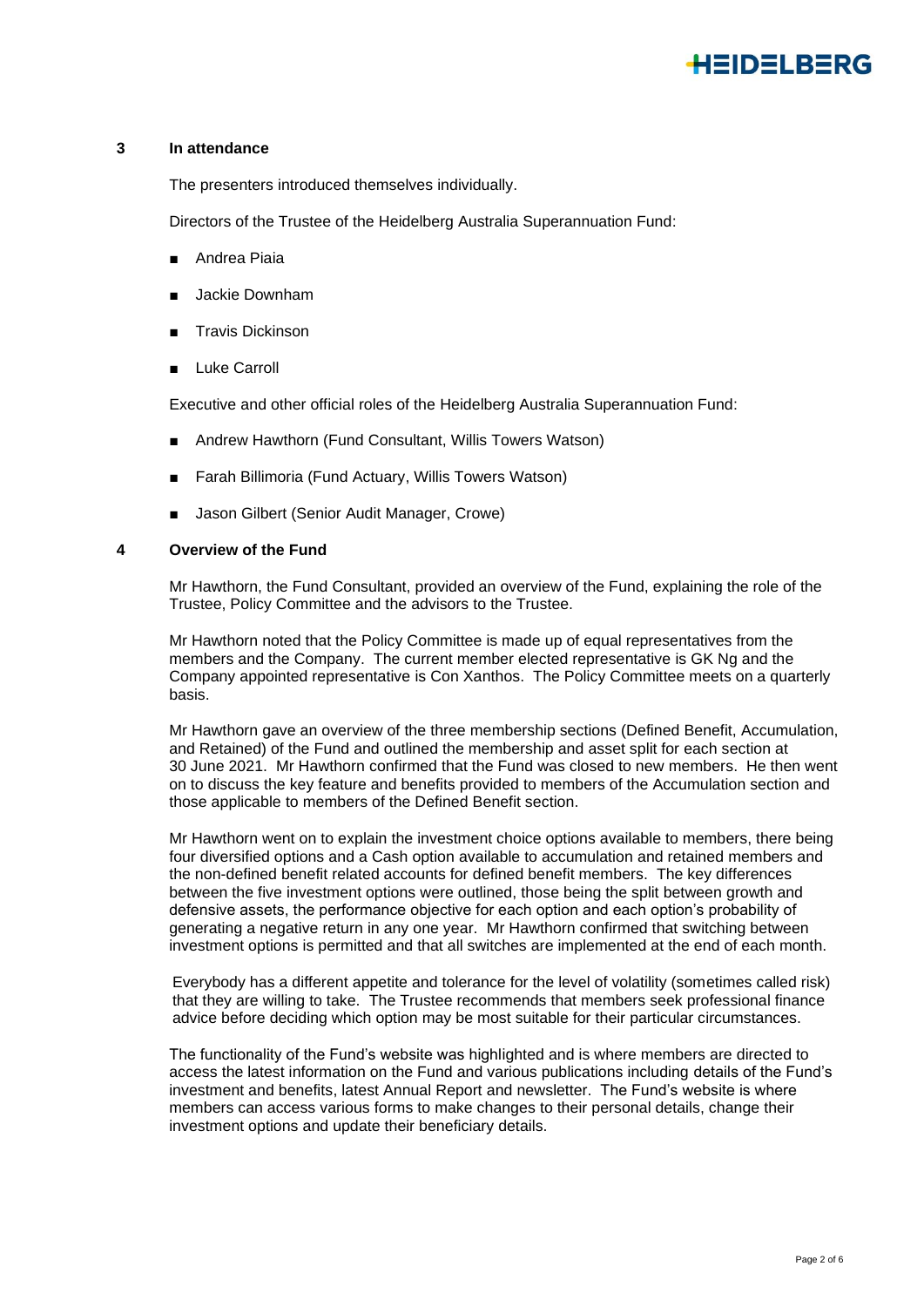#### **5 Investment Management**

Mr Dickinson, a Trustee Director, advised that the Trustee has appointed Towers Watson Australia Pty Ltd (TWA) to provide investment advice.

The Fund adopts a multi-manager approach through a series of investment trusts. The Trustee utilises active funds management in asset classes where there is good opportunity for adding value (usually growth assets such as property and shares) and passive funds management in asset classes where there is less opportunity for the investment manager to add value. Passive managers may also be used to manage investment risk.

This multi-manager approach was illustrated by Mr Dickinson. At 30 June 2021, the Fund was invested across nine separate trusts involving six different investment managers.

#### **6 This year in review – 2020/21**

Mr Dickinson gave an overview of the key activities and highlights for the 2020/21 Fund year.

The investment returns for the Fund's four diversified investment options were listed for one, three, five and 10 year periods. Each of the options had provided returns above their respective CPI+ objectives over designated measurement periods and the comparative performance of the Fund had also been strong. This was illustrated by the Fund's Growth option investment return relative to the median returns from the industry survey SuperRatings.

Mr Dickinson also provided details of the Fund's investment returns for the six months to 31 December 2021.

During 2021, the Trustee made two changes to the Fund's investment strategy. Firstly, the Trustee transitioned money invested in international fixed interest to Australian fixed interest. The move was made on the advice of the Trustee's Investment Consultant on the view that Australian fixed interest provided a more favourable outlook. Secondly, money held in the DEXUS Wholesale Property Fund, which is an Australian direct property fund, was transitioned to global listed property and invested with a new manager, Resolution Capital.

Mr Dickinson advised that the Trustee regularly monitors the performance of the Fund and undertakes an investment strategy review each year. The purpose of the review is to make an assessment of the likelihood of the Fund continuing to meet its investment objectives, measure the various risk factors affecting the Fund, determine whether the Fund has sufficient liquidity to meet its immediate and projected liabilities and assess whether the Fund's asset allocation continues to reflect changing investment markets.

Looking ahead, the Trustee will: continue to focus on providing members with quality and timely information about the Fund; focus on ensuring that investment fees and net returns remain competitive; maintain insurance cover that is accessible to members and with fees below peer group funds; continue to review the Fund's investments with the aim of improving the retirement outcomes for members, while working with the Policy Committee to ensure the voices of members are heard.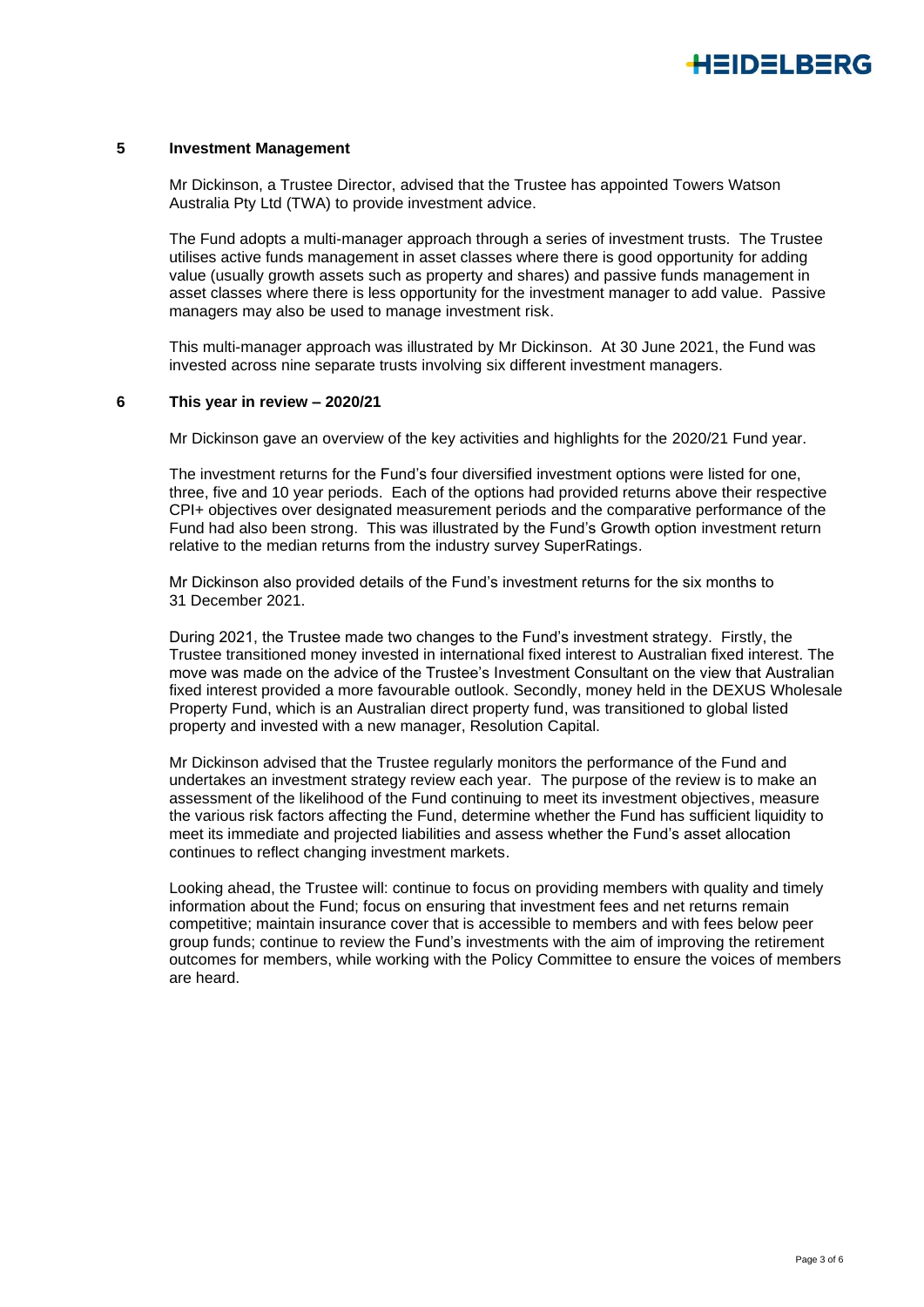#### **7 Questions and Answers**

#### **7.1 "How are the Fund's investment being impacted by the current events in eastern Europe?"?**

Investment market reaction in the short term has been quite violent and unsettling. We have seen global share markets lose ground quickly and then fresh news can change market sentiment overnight.

Like all superannuation funds, the Heidelberg Australia Superannuation Fund has exposure to global share markets and to the Australian share market. The level of share exposure varies between the Fund's investment options. The Diversified Shares option is 100% invested in shares while the Capital Stable option has around 30% invested in shares of which 6% is held in listed property.

The Russian share market makes up a very small percentage of global share markets. In fact, it represents around 0.3% of the global share market index. When you consider that the Fund's options only have a percentage of their assets invested in global shares, the possible exposure to Russian shares at an option level is even smaller. The Trustee's Investment Consultant is currently looking into what, if any, exposure to Russian shares the Fund's investment managers actually hold.

The Trustee's role with the Fund investments it is to ensure that each option is managed according to its objective and its growth/defensive asset split. It is not the Trustee's role to make short term judgements on investment market movements. Members should always consider their own risk profile and invest in options that reflect this profile.

### **7.2 "How do retained members manage their income via the Heidelberg Super?"**

The Fund is set up to accumulate retirement savings and not to provide an income stream. Subject to satisfying preservation requirements, it is possible for members to make periodic withdrawals from their account in the Fund's Retained Benefit section. The Fund does not offer an Account-Based Pension product where income can be managed via regular pension payments. To access an Account-Based Pension product, it would be necessary for a member to transfer part or all of their account in the Fund to another superannuation fund that does offer an Account-Based Pension.

### **7.3 "Are all dividends and distributions re-invested into the portfolio?"**

Yes. All dividends and distributions are re-invested by acquiring additional units in the investment trusts.

#### **7.4 "How can I find out what exactly the portfolio of diversified shares consists of?**

The Trustee invests part of the Fund's assets in share funds. In Australia, the Fund invests with an index fund (the Macquarie Australian Pure Indexed Equities Fund). This fund covers the ASX 300 index which effectively means that that Fund has a proportional exposure in the top 300 companies listed on the Australian Stock Exchange.

For international shares, the Fund is invested across three managers, one of those is also an index fund (iShares International Equity Index Fund). This fund provides exposure to global shares as represented by the MSCI World Index, so the Fund has exposure to the hundreds of stocks that make up the index. The Fund's other two international share managers also have extensive shareholdings within their portfolios.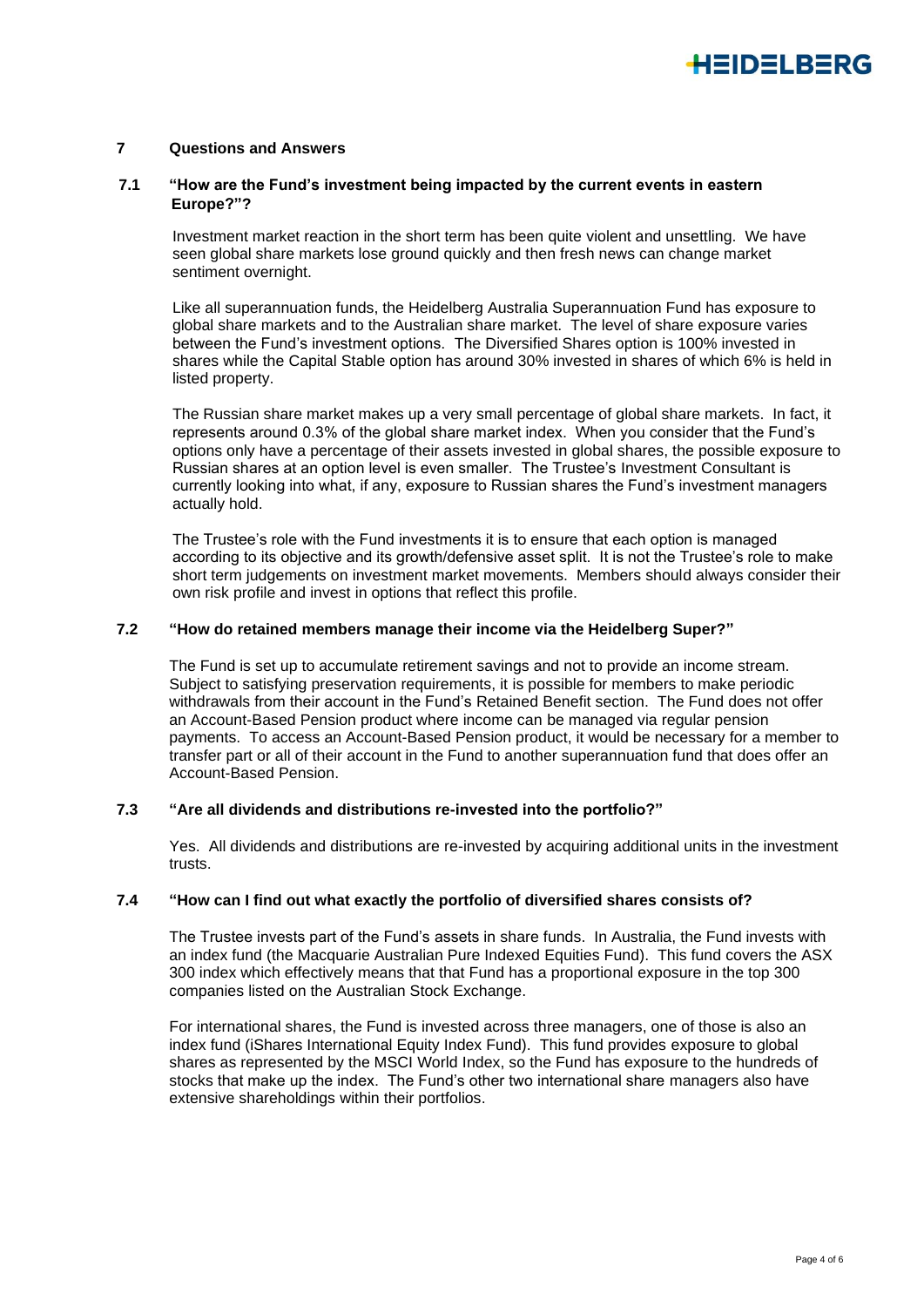

# **8 Close**

There being no further business, the Chairman declared the meeting closed at 11:03 am AEDT.

Signed as a correct record.

Andrea Piaia

Chairman Date **Date** 

17 March 2022